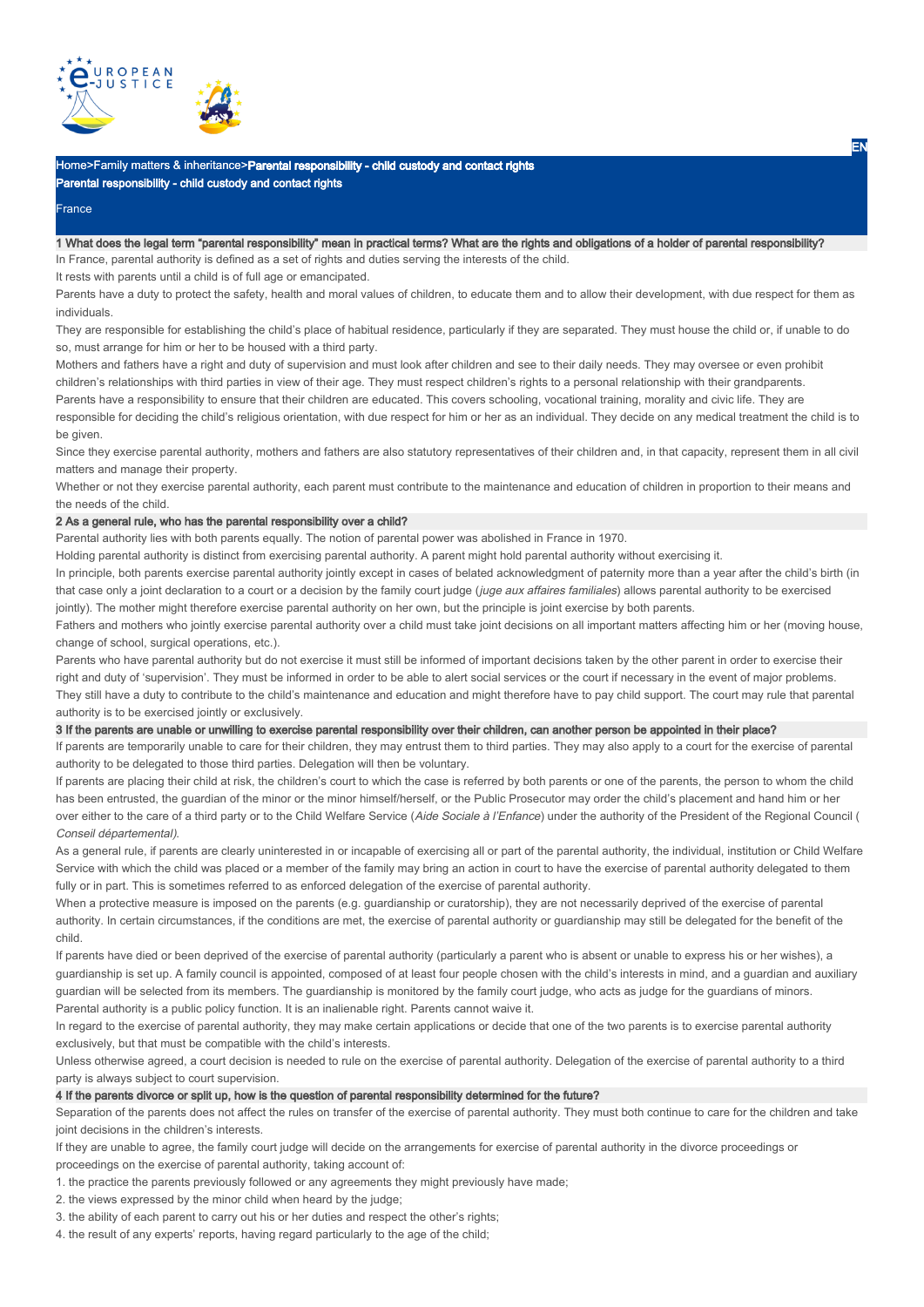5. the information obtained from any social services enquiries or counter-enquiries;

6. physical or psychological pressure or violence by one parent against another.

## 5 If the parents conclude an agreement on the question of parental responsibility, which formalities must be respected to make the agreement legally binding?

Parents may agree on all action to be decided in the interests of their child and draw up a parental agreement, on their own or with the help of a mediator and /or their lawyers.

They may then ask the family court judge for approval of the agreement setting out the arrangements for exercise of parental authority and establishing the contribution to the maintenance and education of the child in order to make it enforceable.

The judge cannot amend the agreement and will approve it unless he or she finds that it does not adequately safeguard the interests of the child or the parents have not given their consent freely. The judge may give a decision without a hearing.

In a divorce by mutual consent, the two parents and their lawyers may also determine the arrangements for the exercise of parental authority in their divorce agreement. The agreement is signed by both spouses and their lawyers after a cooling-off period of at least 15 days and the original is filed with a notary, making it enforceable.

Thus, except in the case of a divorce by mutual consent in a deed by lawyer with the original filed with a notary, action by a judge is necessary to make an agreement between parents on the arrangements for the exercise of parental authority enforceable.

## 6 If the parents cannot come to an agreement on the issue of parental responsibility, what are the alternative means for solving the conflict without going to court?

If parents are unable to reach an agreement and they do not wish to go through the courts they may, on their own initiative, take part in family mediation. The aim of family mediation is to re-establish communication between parents to enable them to reach agreement together, with due regard to the needs of each parent and more specifically those of the children. It provides a forum for discussion with a view to resolving the conflict, promoting mutual understanding and trust and thus finding practical solutions for both the family arrangements and the financial aspects. If they fail to agree, the parents may refer the case to a judge and, if agreement is reached, they may have their agreement confirmed by a judge or incorporated in the agreement to a divorce by mutual consent.

## 7 If the parents go to court, what issues can the judge decide upon relating to the child?

Family court judges are competent to rule on the exercise of parental authority.

They may assign that exercise exclusively to one of the two parents or decide that both parents are to exercise the authority together.

Should the parents disagree, judges can authorise one of them to take a one-off decision that would in principle require the agreement of both, for instance on a child moving house, a change of school or an operation.

Family court judges may also prohibit a minor child from leaving the country without the consent of both parents, particularly if there is a risk of a parent going abroad with the child and not intending to return, breaching the rights of the other parent.

Establishment of the child's habitual residence, either at the address of one of the parents or alternating between their addresses, is generally referred to a judge. If the child's habitual residence is established at the address of one of the parents, the judge also establishes a right of access and accommodation, or a right of daytime access only, for the other parent.

If the child is at risk, the judge may decide that the parent with a right of access will see the child at a meeting place, i.e. a neutral venue that can be overseen by professionals. This is usually a specially designed setting with social workers and psychologists.

The family court judge is also competent to set a contribution for the child's maintenance and education to be paid by the party who does not have daily charge of the child. This is usually monthly child support paid by one parent to the other.

## 8 If the court decides that one parent shall have sole custody of a child, does this mean that he or she can decide on all matters relating to the child without first consulting the other parent?

If the judge establishes the child's habitual residence with one of the parents, unless otherwise decided the other parent continues to exercise joint parental authority with the parent having custody, even if the child does not come to his or her home. Both parents must continue to take all important decisions together. If they cannot agree, they must refer the matter to a judge. If it is in the interest of the child, the judge may assign the exercise of parental authority to one of the two parents. That decision might be made if one of the parents is unfit, uninterested, unable to be contacted or consistently obstructive, when it is in the child's interest for the decisions to be taken without delay.

The parent deprived of the exercise of parental authority retains the right to oversee the child's education and is to be informed of major choices affecting the child.

## 9 If the court decides that the parents shall have joint custody of a child, what does this mean in practice?

The concept of 'child custody' was abolished in French family law in 1987.

The concept of 'joint custody' (garde conjointe) in French law may be interpreted in the broad sense, as the joint exercise of parental authority, or in the narrower sense, as establishing that the child's residence will alternate between the home of each parent (sometimes referred to as alternating custody, although that term is legally incorrect: it should be called 'alternating fixed residence').

In principle parents exercise parental authority jointly without the need for any ruling by a judge. The principle of joint parenting is enshrined in French law. It means that each parent plays an equal part in the child's life and education and provides him or her with the necessary daily care.

The joint exercise of parental authority means that the parents take all important decisions affecting the child together.

The child may also stay with parents at their respective addresses in alternate weeks. That requires that the parents live close to each other and communicate well. Alternating residence does not necessarily entail an equal division of time.

Often parents exercise parental authority jointly but the habitual residence of the child is established with one of the parents with a right of access and accommodation for the other.

## 10 To which court or authority should I turn if I want to lodge an application on parental responsibility? Which formalities must be respected and which documents shall I attach to my application?

Family court judges are the judges competent to rule on matters of parental authority, which may be brought before them simply by an application to the registrar, jointly or by one parent only, or by a bailiff's writ.

The proceedings are oral and it is not mandatory to be represented by a lawyer. Parties have the option of being assisted or represented by a lawyer.

The application must state the surname, first name and address of the parties or, if applicable, the last known address of the respondent. It indicates the subject of the application and briefly outlines the grounds. It is to be dated and signed by the person submitting it or his or her lawyer.

The parent referring the case to the judge must produce:

- a full copy of the birth certificate of each child to whom the application relates,

- previous court decisions if any,

- a copy of the parent's identity document,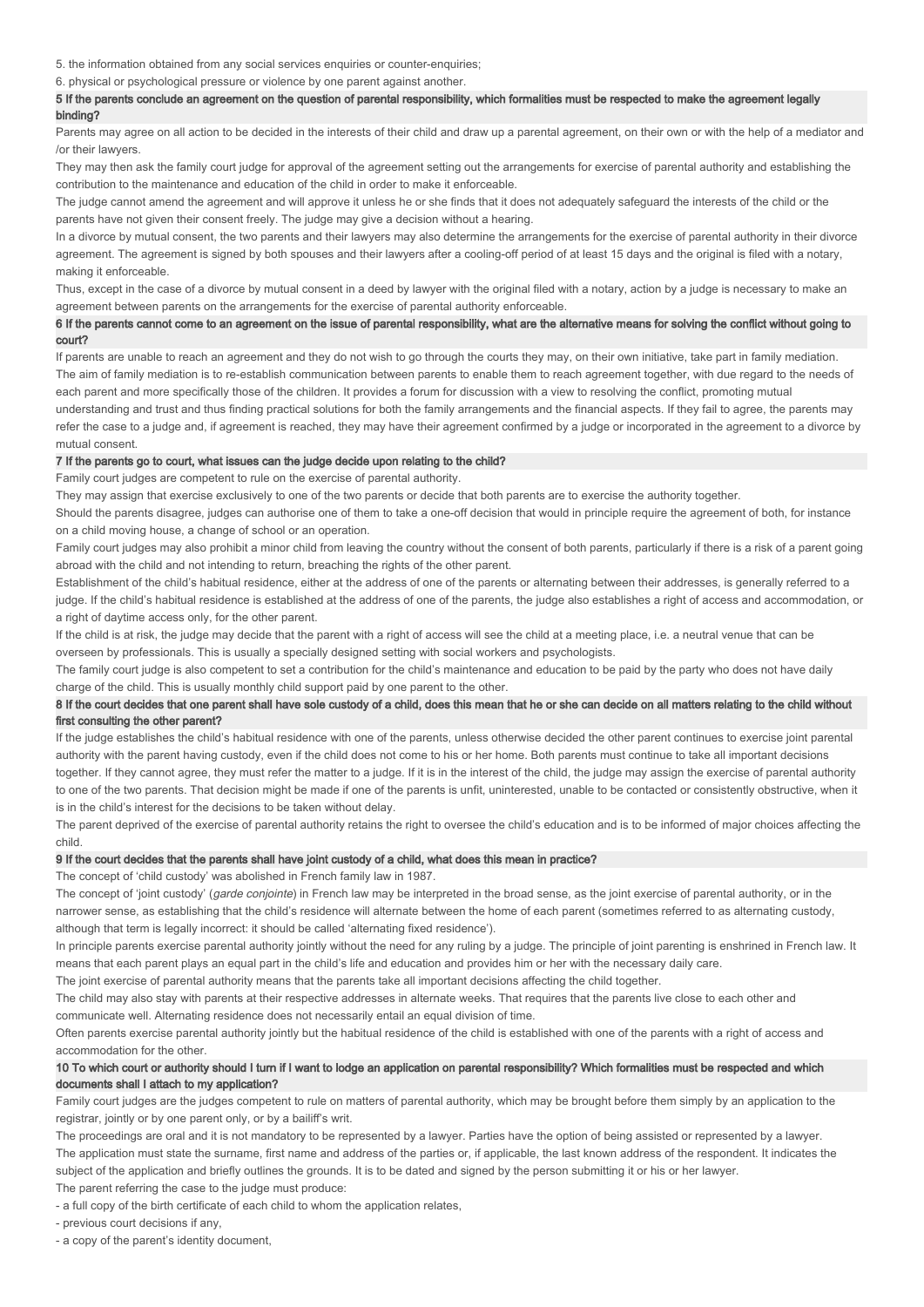- proof of address (e.g. rent receipt, electricity bill),

and, depending on the nature of the application, a copy of his or her last tax notice, last tax return, last three payslips, proof of social security benefits received, etc.

The question of the arrangements for the exercise of parental authority can also be dealt with in a divorce. For a divorce by mutual consent, the parents need to be in full agreement. They must each have a lawyer. After a cooling-off period the original divorce agreement is filed with a notary, making it enforceable. If a child asks to be heard, the divorce goes through the court and it will be heard by the judge or a person designated by the judge.

Other divorces are granted by the court. A lawyer is mandatory.

In all cases minors must be heard if they are capable of understanding.

### 11 Which procedure applies in these cases? Is an emergency procedure available?

If the case is referred by way of an application (requête), within 15 days of receipt of the application, the registrar summons the respondent to a hearing by registered letter with acknowledgment of receipt.

However, when the application states that the respondent's address is the last known address, the registrar invites the applicant to use personal service. The registrar notifies the applicant by any means of the place, date and time of the hearing.

The family court judge may also rule on matters of parental authority in divorce proceedings (see 'Divorce').

Family court judges act as interim relief judges in urgent cases. Referral may be made in interim relief proceedings by a summons (assignation). The judge investigates the case with the participation of both parties at a hearing and gives a decision in the form of an order which does not constitute res judicata on the merits. Interim relief proceedings allow judges to adopt provisional measures without delay pending a decision on the merits. Thus an application for interim relief proceedings allows them to preserve their rights.

In interim relief proceedings, the family court judge may order any measures to which there is no serious objection or which are justified by the existence of a dispute. Since these are purely provisional measures, the procedure is rarely used.

In cases where urgency is duly justified, family court judges to whom a case has been referred by application may allow summonses to be issued for a hearing date set for the near future. In that event the judge decides on the merits but the timescales are shorter. This course of action is used very frequently. Cases may also be referred to family court judges in fast-track proceedings on the merits (procédure accélérée au fond) in certain instances specified by law (in family matters this concerns the wrongful removal of a child). The case is brought by summons and the judge will then give an immediate decision on the merits. In such cases there is no need to provide supporting evidence for the urgency. The very nature of the proceedings dictates that a date must be set without delay.

In domestic violence cases, family court judges may also be called on urgently to issue a protection order under Article 515-9 et seq. of the Civil Code (Code civil). They must now give a decision within six days of the hearing date being set (Law of 28 December 2019). This protection measure is aimed at protecting spouses or ex-spouses who are victims of physical or mental abuse by allowing all contact to be prohibited between them and if necessary between the violent spouse or ex-spouse and the children. In the protection order judges also set out the measures concerning the exercise of parental authority over the children. In particular, they may decide to make the parent suffering the abuse solely responsible for exercising parental authority, deprive the abusive parent of his or her access and accommodation right or allow a restricted access right at a meeting venue.

### 12 Can I obtain legal aid to cover the costs of the procedure?

The court costs (lawyer's fees, bailiff's fees, social services enquiries, etc.) may be paid by the French state. Individuals are awarded legal aid depending on their assets. The aid might cover all or only part of the court costs, depending on the applicant's income and number of dependants. The application is to be made to the legal aid office at the court dealing with the case.

#### 13 Is it possible to appeal against a decision on parental responsibility?

Decisions by the family court judge are open to appeal within one month, apart from decisions based on Article 481-1 of the Code of Civil Procedure (Code de procédure civile) (fast-track proceedings on the merits for wrongful removal), which are open to appeal within 15 days.

Orders by the family court judge are open to appeal within 15 days (interim relief proceedings, protection order).

The appeal is to be lodged in writing and representation by a lawyer is mandatory. It is heard in the Court of Appeal (Cour d'appel).

## 14 In certain cases, it may be necessary to apply to a court to have a decision on parental responsibility enforced. Which court should I use in such cases and which procedure applies?

Decisions on parental authority by the family court judge are automatically enforceable.

In the event of failure to comply with a parental authority decision by a family court judge, for instance if one of the parents has a right of access and accommodation and the other parent prevents them from exercising that right, a complaint may be filed with the Public Prosecutor (procureur de la République) at the court for the district where the child is resident. Preventing the other parent from exercising his or her right of access and accommodation constitutes a criminal offence of retention of a minor, which carries a penalty of one year's imprisonment and a €15,000 fine.

Family court judges may impose a periodic penalty payment in addition to the measures they order. They may, even of their own motion, impose a periodic penalty payment to ensure their decision is enforced. If circumstances require, they may also attach a periodic penalty payment to a decision by another judge and the parental agreement recorded in the mutual consent divorce agreement.

When a parent, seriously or repeatedly, deliberately obstructs enforcement of a decision, a mutual consent divorce agreement in the form of a private document countersigned by lawyers and the original filed with a notary, or an approved agreement setting out the arrangements for exercise of parental authority, family court judges may order him or her to pay a civil fine of up to €10,000.

Finally, on application from the family court judge or the parent concerned, the Public Prosecutor may, in exceptional cases, seek the assistance of the police to ensure enforcement of a decision by a judge, a mutual consent divorce agreement or an approved agreement setting out the arrangements for exercise of parental authority, for example enforcement of the right of access and accommodation.

Thus, depending on the circumstances, application should be made to the Public Prosecutor or the family court judge who made the decision. 15 What should I do to have a decision on parental responsibility that is issued by a court in another Member State recognised and enforced in this Member State?

Parental authority decisions by a court in a Member State are recognised and enforceable in France without the need for an exequatur procedure. However, not all parental responsibility decisions are enforceable immediately, but only those concerning the right of access and the return of the child. The certificates provided for by Council Regulation (EC) No 2201/2003 of 27 November 2003 concerning jurisdiction and the recognition and enforcement of

judgments in matrimonial matters and the matters of parental responsibility (Brussels IIa) must be presented. For other decisions on parental responsibility, an enforcement declaration issued on the basis of the relevant certificate is required.

In France, applications for recognition or establishment of enforceability in the territory of France of foreign writs of execution in accordance with Brussels IIa are to be made to the president of the tribunal judiciaire (ordinary court) or his or her delegate (Article 509-2 of the Code of Civil Procedure). Applications made before the judge do not require legal representation.